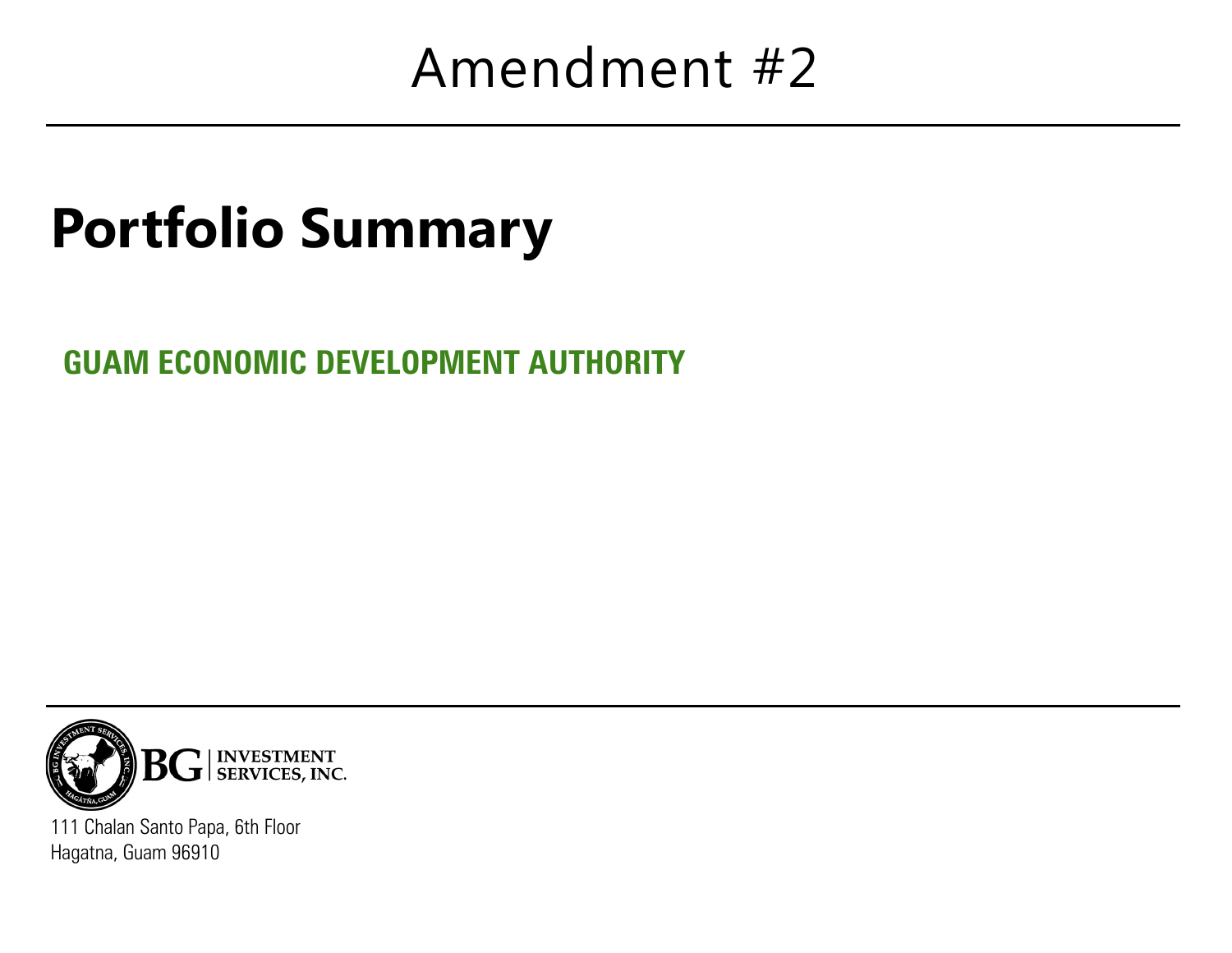### **Client Portfolio Summary** GUAM ECONOMIC DEVELOPMENT AUTHORITY / Account Aggregate

### **Performance Summary** Time Period: 5/16/2017 to 12/31/2020 Beginning Market Value Net Investment Earned Income Period Gains/Losses Management Fees Ending Market Value Average Annualized Return % Money Weighted Return % 0.00 22,520,094.90 1,844,721.44 5,390,818.02 -471,981.31 29,283,653.05 9.96 43.14 **Asset Allocation** As of Date: 12/31/2020  $\%$ Cash 7.39 ● US Stock 45.31 ■ Non US Stock 24.05 ● Bond 22.68 Other 0.56 Total 100.00

### **Investment Growth**



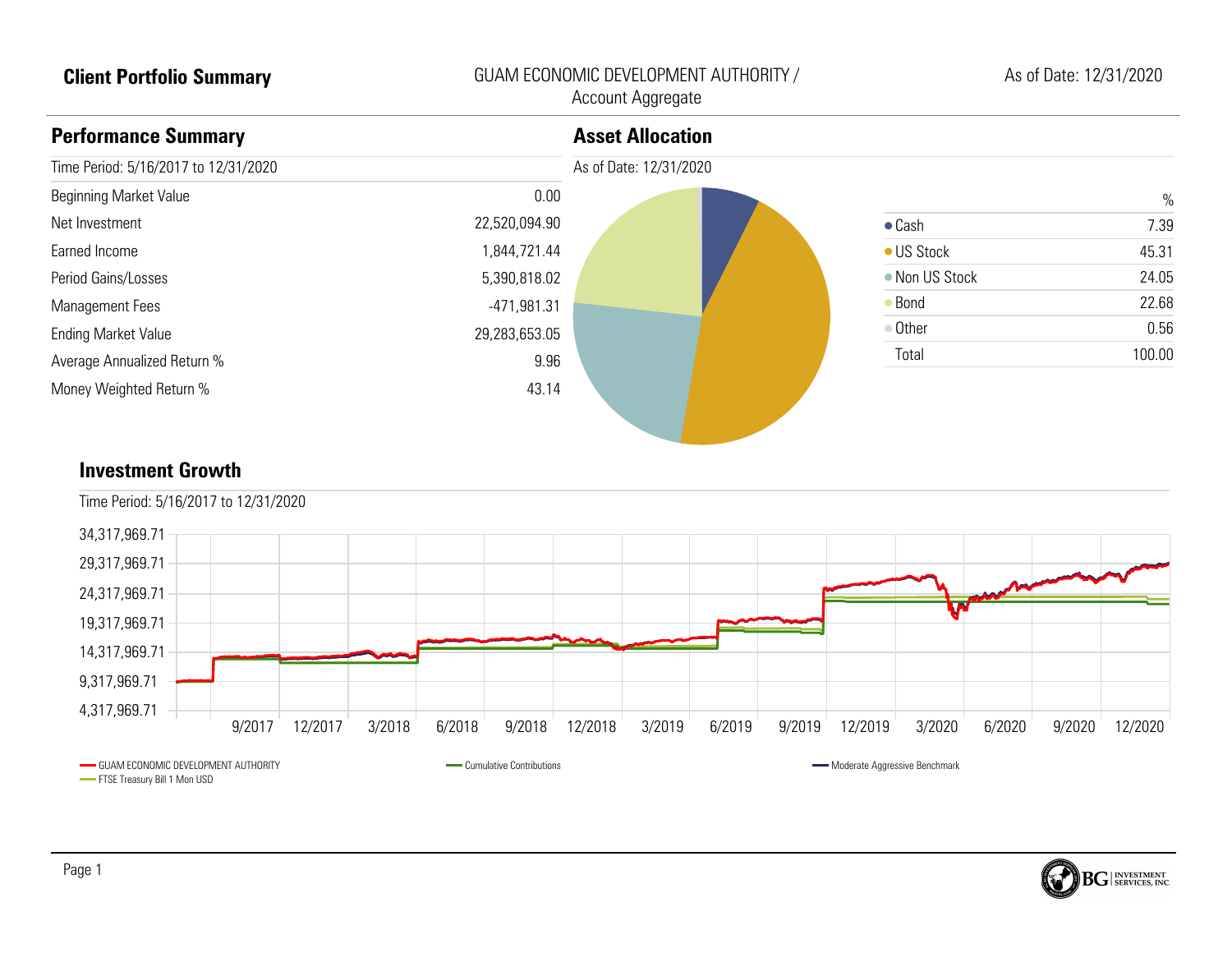### **Returns (TWR)**



### **Performance by Account**

Time Period: 5/16/2017 to 12/31/2020

|                               | <b>Account</b><br><b>Number</b> | <b>Ending</b><br><b>Market</b><br><b>Value</b> | 1 Mo (%) | $3 \text{ Mo } (\% )$ | YTD % | 1 Year % | 3 Year % | <b>Since</b><br>Inception |
|-------------------------------|---------------------------------|------------------------------------------------|----------|-----------------------|-------|----------|----------|---------------------------|
| GEDA - ADF                    | 67***5641                       | 1,338,775.75                                   | 3.52     | 11.41                 | 11.82 | 11.82    | 8.35     | 9.65                      |
| GEDA - GDFA                   | 67***5637                       | 13,078,610.64                                  | 3.47     | 11.37                 | 11.79 | 11.79    | 8.26     | 9.63                      |
| <b>GEDA - GENERAL FUND</b>    | 64***3516                       | 4,523,823.70                                   | 3.49     | 11.27                 | 11.71 | 11.71    | 8.27     | 10.21                     |
| <b>GEDA - SSBCI</b>           | 67***5642                       | 10,342,442.96                                  | 3.53     | 11.46                 | 11.93 | 11.93    |          | 13.42                     |
| <b>Total Portfolio</b>        | $\blacksquare$                  | 29,283,653.05                                  | 3.49     | 11.39                 | 11.83 | 11.83    | 8.29     | 9.96                      |
| Moderate Aggressive Benchmark | $\blacksquare$                  | ж.                                             | 3.39     | 11.11                 | 12.45 | 12.45    | 8.38     | 9.36                      |
| FTSE Treasury Bill 1 Mon USD  | $\blacksquare$                  | ۰.                                             | 0.01     | 0.02                  | 0.45  | 0.45     | 1.49     | 1.40                      |

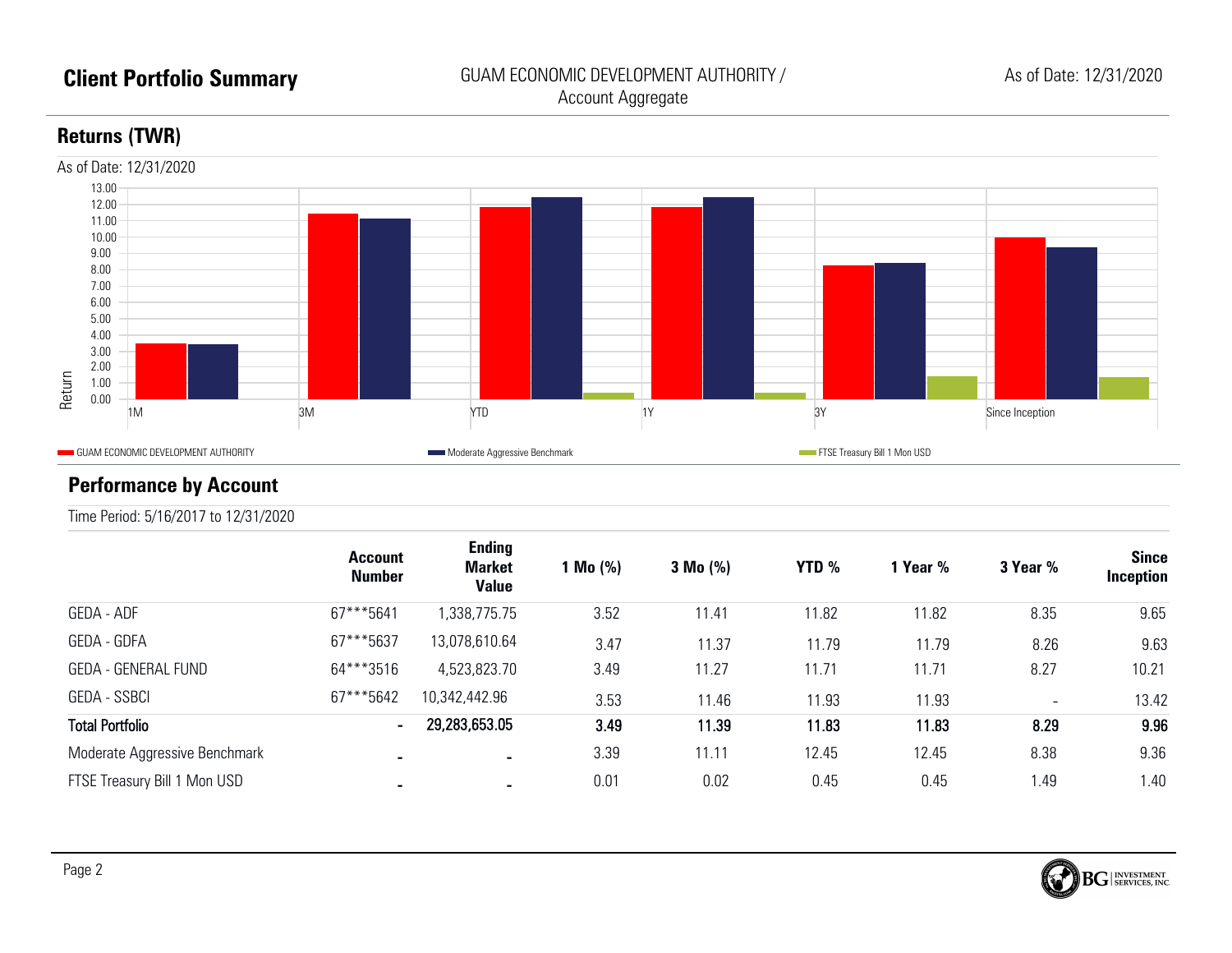### **Client Portfolio Summary GUAM ECONOMIC DEVELOPMENT AUTHORITY** / Account Aggregate

### **Risk-Reward**



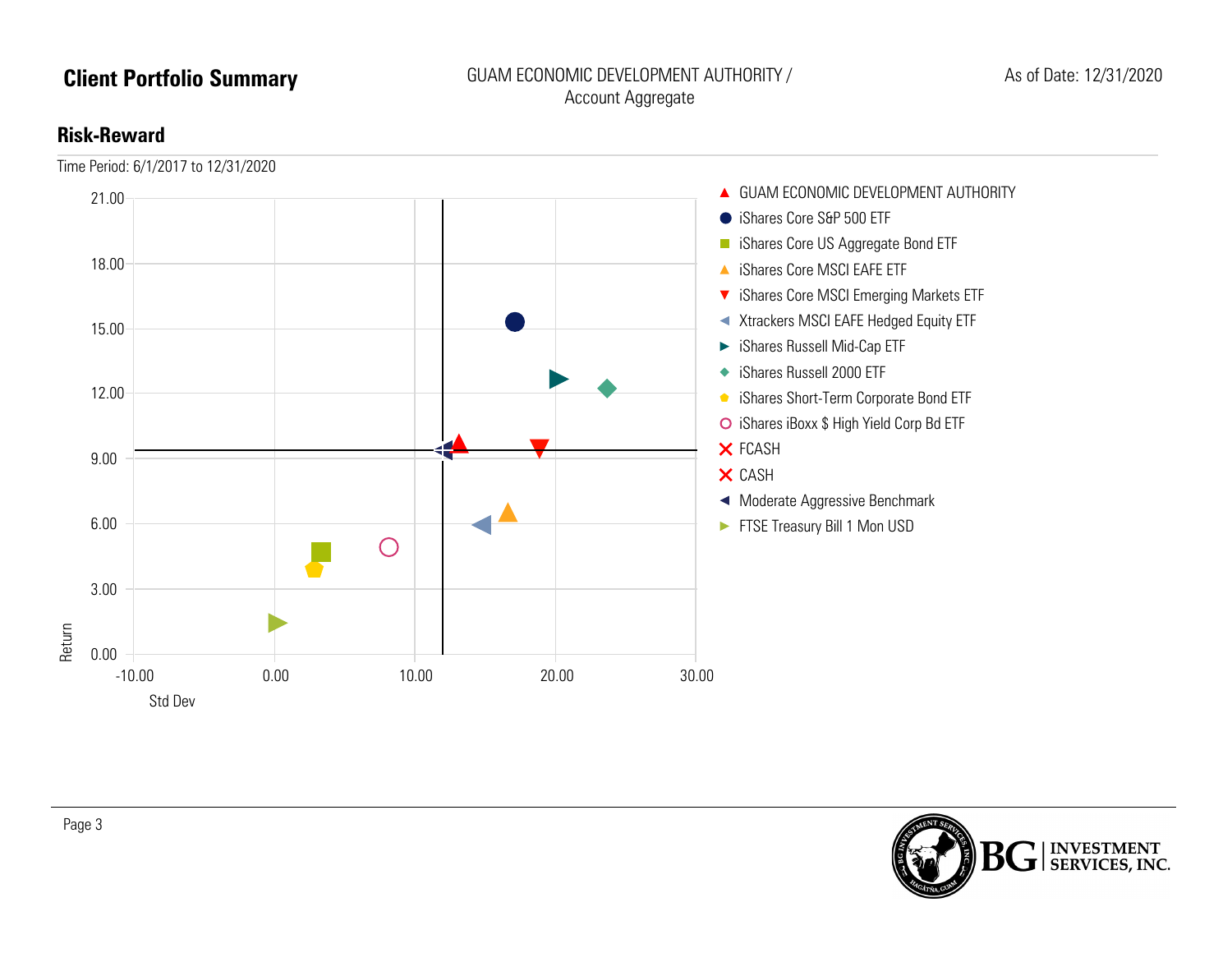### **Client Portfolio Summary GUAM ECONOMIC DEVELOPMENT AUTHORITY** / Account Aggregate

### **Comparative Performance**

Time Period: 5/16/2017 to 12/31/2020

|                             | <b>Additions</b> | Withdrawals     | Period<br>Investment<br>Gains/Losses | Total<br>Ending<br>Value | Time<br>Weighted<br>Return % |
|-----------------------------|------------------|-----------------|--------------------------------------|--------------------------|------------------------------|
| $5/16/2017 \sim 6/30/2017$  | 9,334,389.99     | 0.00            | 165,719.91                           | 9,492,895.54             | 1.78                         |
| $7/1/2017 \sim 9/30/2017$   | 6,078,689.40     | $-2,234,598.13$ | 543,721.82                           | 13,865,282.67            | 4.06                         |
| $10/1/2017 \sim 12/31/2017$ | 0.00             | $-685,449.36$   | 656,752.46                           | 13,814,054.68            | 4.98                         |
| $1/1/2018 \sim 3/31/2018$   | 0.00             | 0.00            | $-48,669.19$                         | 13,742,937.65            | $-0.36$                      |
| $4/1/2018 \sim 6/30/2018$   | 2,450,000.00     | 0.00            | 13,872.96                            | 16,180,631.35            | $-0.02$                      |
| $7/1/2018 \sim 9/30/2018$   | 0.00             | 0.00            | 648,592.49                           | 16,802,936.28            | 4.01                         |
| $10/1/2018 \sim 12/31/2018$ | 500,507.10       | $-500,000.00$   | $-1,891,928.63$                      | 14,884,189.20            | $-10.92$                     |
| $1/1/2019 \sim 3/31/2019$   | 0.00             | 0.00            | 1,626,277.57                         | 16,486,338.51            | 10.94                        |
| $4/1/2019 \sim 6/30/2019$   | 3,078,592.79     | $-200,000.00$   | 582,410.76                           | 19,917,152.05            | 3.19                         |
| $7/1/2019 \sim 9/30/2019$   | 5,600,000.00     | -383,239.94     | 268,618.69                           | 25,364,790.43            | 1.28                         |
| $10/1/2019 \sim 12/31/2019$ | 0.00             | $-118,796.95$   | 1,543,355.42                         | 26,742,756.12            | 6.11                         |
| $1/1/2020 \sim 3/31/2020$   | 0.00             | 0.00            | -4,535,644.34                        | 22,158,071.74            | $-16.99$                     |
| $4/1/2020 \sim 6/30/2020$   | 0.00             | 0.00            | 3,229,213.60                         | 25,345,738.96            | 14.59                        |
| $7/1/2020 \sim 9/30/2020$   | 0.00             | 0.00            | 1,405,458.96                         | 26,704,636.10            | 5.55                         |
| $10/1/2020 \sim 12/31/2020$ | 0.00             | $-400,000.00$   | 3,027,786.98                         | 29,283,653.05            | 11.39                        |

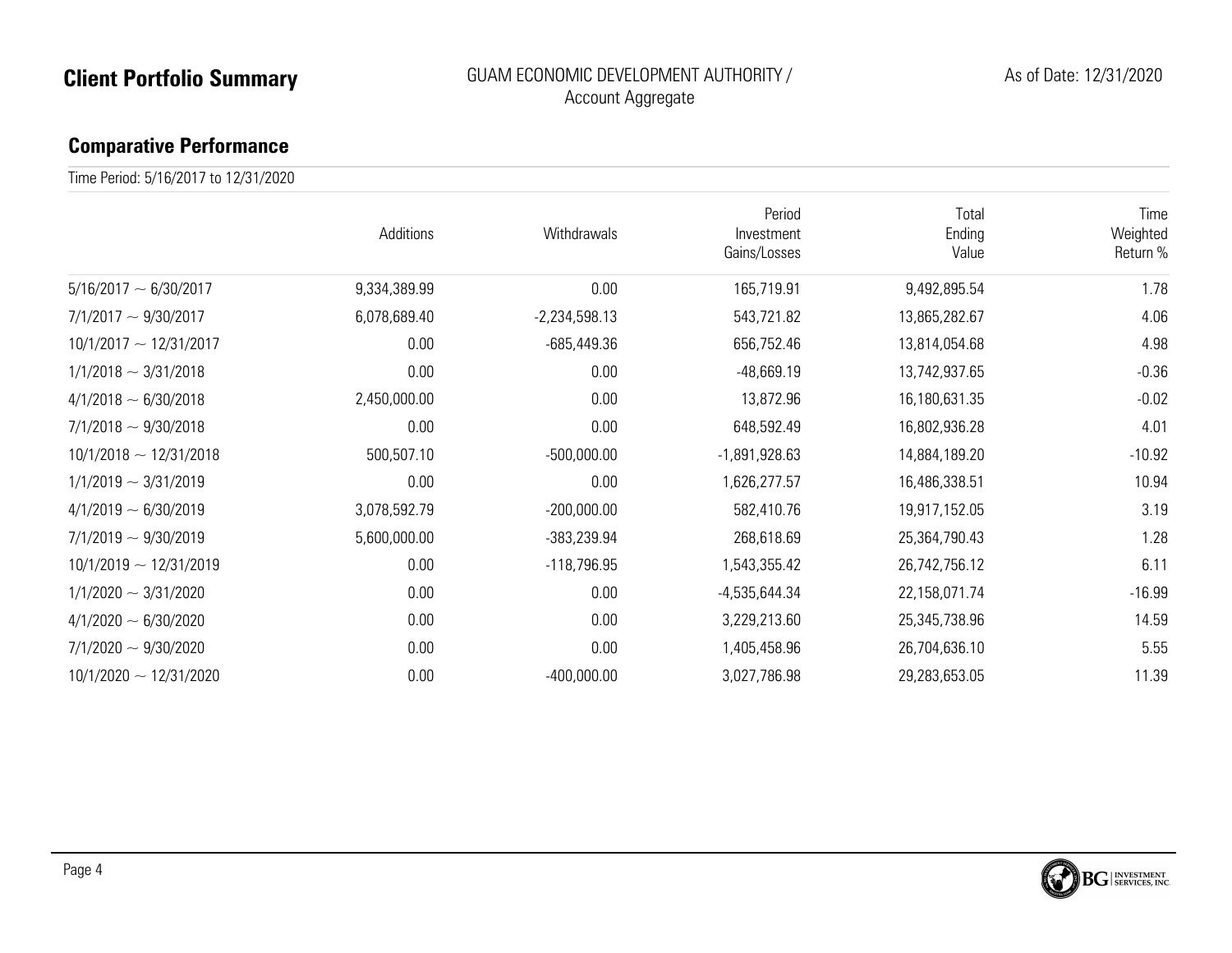### **Client Portfolio Summary Client Portfolio Summary** GUAM ECONOMIC DEVELOPMENT AUTHORITY / Account Aggregate

### **Security Trailing Return (Top 11 holdings out of 11)**

| 1M   | 3M    | YTD                      | <b>1Y</b>                | 3Y    | 5Y                       |
|------|-------|--------------------------|--------------------------|-------|--------------------------|
| 3.78 | 12.20 | 18.40                    | 18.40                    | 14.07 | 15.18                    |
| 0.09 | 0.73  | 7.48                     | 7.48                     | 5.27  | 4.35                     |
| 5.25 | 15.65 | 8.17                     | 8.17                     | 4.43  | 7.93                     |
| 7.11 | 18.92 | 17.88                    | 17.88                    | 5.71  | 12.34                    |
| 2.75 | 11.28 | 2.05                     | 2.05                     | 4.88  | 7.43                     |
| 4.68 | 19.88 | 16.92                    | 16.92                    | 11.45 | 13.22                    |
| 8.65 | 31.30 | 20.03                    | 20.03                    | 10.19 | 13.26                    |
| 0.42 | 1.22  | 5.37                     | 5.37                     | 4.55  | 3.33                     |
| 1.96 | 5.80  | 4.48                     | 4.48                     | 5.31  | 7.03                     |
|      | -     | $\overline{\phantom{a}}$ | $\overline{\phantom{a}}$ |       | $\overline{\phantom{a}}$ |
|      |       |                          |                          |       | $\overline{\phantom{a}}$ |
|      |       |                          |                          |       |                          |

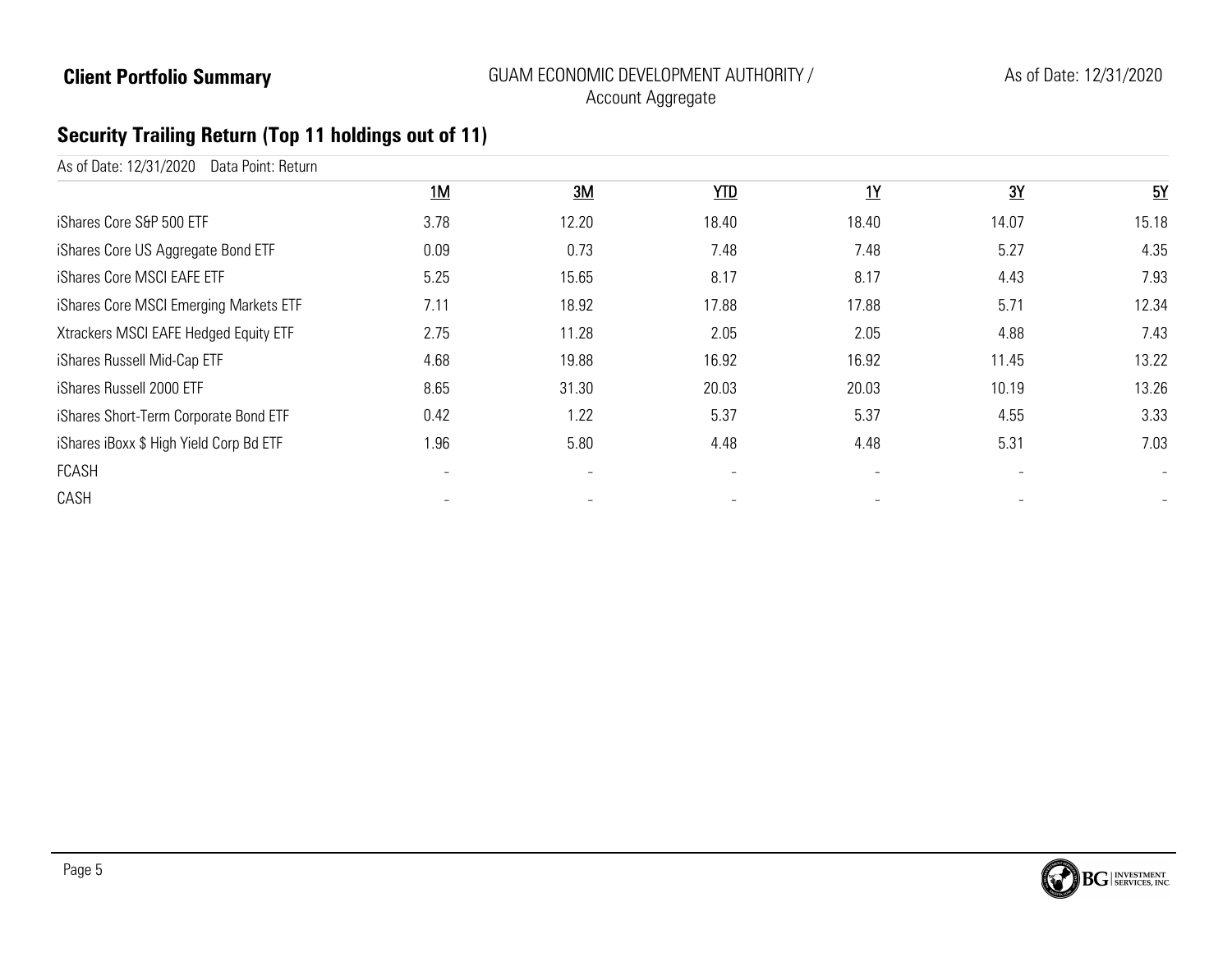### **Client Position Summary by Account**

As of Date: 12/31/2020

|                                         | Symbol                   | Security<br>Type | Price  | Quantity     | Market<br>Value | Percent<br>Asset |
|-----------------------------------------|--------------------------|------------------|--------|--------------|-----------------|------------------|
| <b>GEDA - ADF</b>                       |                          |                  |        |              | 1,338,775.75    | 4.57             |
| CASH                                    |                          | <b>CSH</b>       | 1.00   | $-12,988.80$ | $-12,988.80$    | $-0.04$          |
| FCASH                                   | <b>FCASH</b>             | <b>CSH</b>       | 1.00   | 20,343.72    | 20,343.72       | 0.07             |
| iShares Core MSCI EAFE ETF              | <b>IEFA</b>              | ETF              | 69.09  | 2,420.00     | 167,197.80      | 0.57             |
| iShares Core MSCI Emerging Markets ETF  | <b>IEMG</b>              | ETF              | 62.04  | 1,620.00     | 100,504.80      | 0.34             |
| iShares Core S&P 500 ETF                | <b>IVV</b>               | ETF              | 375.39 | 1,210.00     | 454,221.90      | 1.55             |
| iShares Core US Aggregate Bond ETF      | AGG                      | ETF              | 118.19 | 2,000.00     | 236,380.00      | 0.81             |
| iShares iBoxx \$ High Yield Corp Bd ETF | <b>HYG</b>               | ETF              | 87.30  | 440.00       | 38,412.00       | 0.13             |
| iShares Russell 2000 ETF                | <b>IWM</b>               | ETF              | 196.06 | 388.00       | 76,071.28       | 0.26             |
| iShares Russell Mid-Cap ETF             | <b>IWR</b>               | ETF              | 68.55  | 1,220.00     | 83,631.00       | 0.29             |
| iShares Short-Term Corporate Bond ETF   | <b>IGSB</b>              | ETF              | 55.17  | 1,250.00     | 68,962.50       | 0.24             |
| Xtrackers MSCI EAFE Hedged Equity ETF   | <b>DBEF</b>              | ETF              | 33.61  | 3,155.00     | 106,039.55      | 0.36             |
| <b>GEDA - GDFA</b>                      | $\blacksquare$           |                  |        |              | 13,078,610.64   | 44.66            |
| CASH                                    | $\overline{\phantom{a}}$ | <b>CSH</b>       | 1.00   | $-74,585.40$ | $-74,585.40$    | $-0.25$          |
| <b>FCASH</b>                            | <b>FCASH</b>             | <b>CSH</b>       | 1.00   | 179,683.49   | 179,683.49      | 0.61             |
| iShares Core MSCI EAFE ETF              | <b>IEFA</b>              | ETF              | 69.09  | 24,400.00    | 1,685,796.00    | 5.76             |
| iShares Core MSCI Emerging Markets ETF  | <b>IEMG</b>              | ETF              | 62.04  | 16,015.00    | 993,570.60      | 3.39             |
| iShares Core S&P 500 ETF                | <b>IVV</b>               | ETF              | 375.39 | 11,890.00    | 4,463,387.10    | 15.24            |
| iShares Core US Aggregate Bond ETF      | AGG                      | ETF              | 118.19 | 19,625.00    | 2,319,478.75    | 7.92             |
| iShares iBoxx \$ High Yield Corp Bd ETF | <b>HYG</b>               | ETF              | 87.30  | 4,417.00     | 385,604.10      | 1.32             |

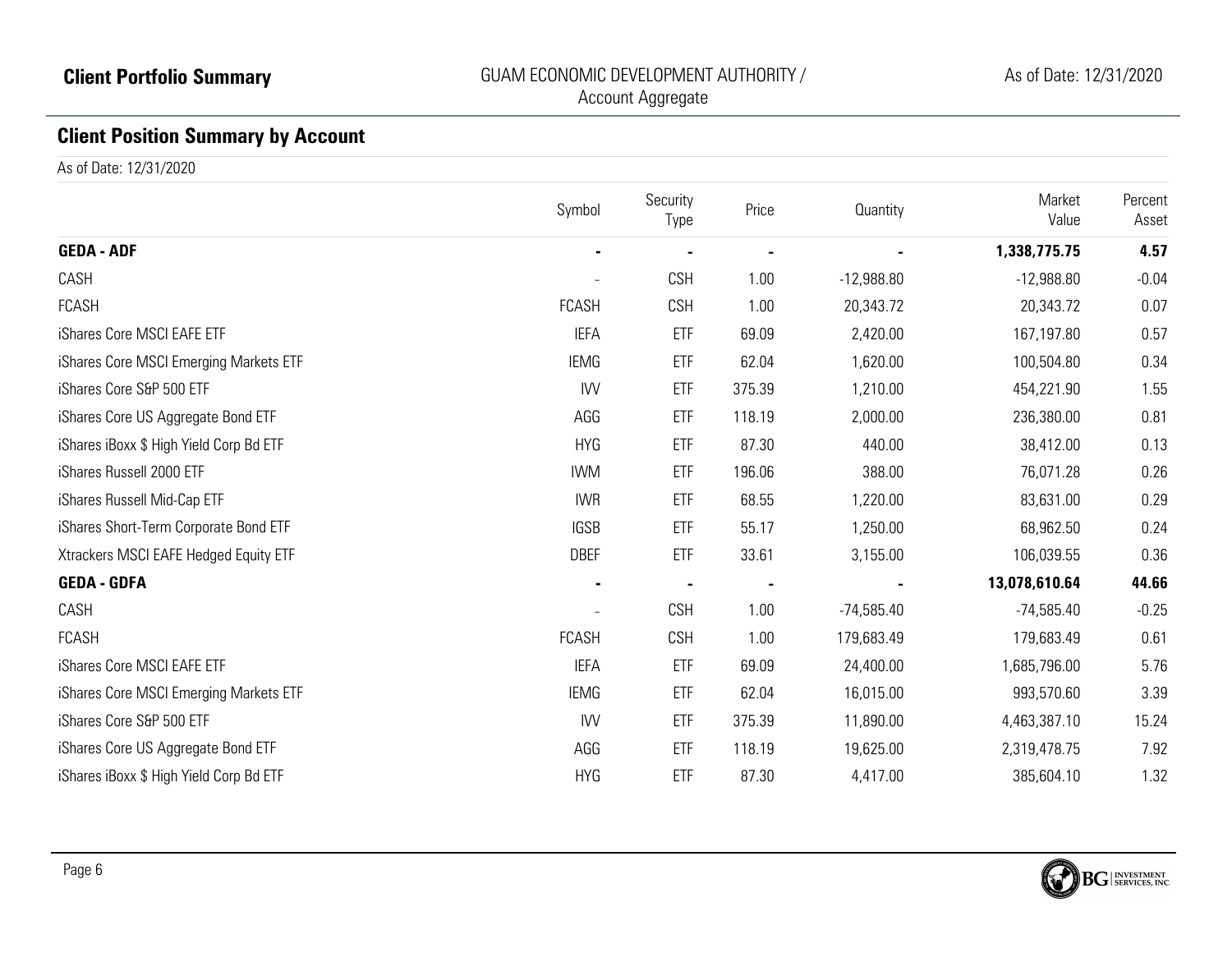## **Client Position Summary by Account**

As of Date: 12/31/2020

|                                         | Symbol         | Security<br>Type | Price  | Quantity     | Market<br>Value | Percent<br>Asset |
|-----------------------------------------|----------------|------------------|--------|--------------|-----------------|------------------|
| iShares Russell 2000 ETF                | <b>IWM</b>     | ETF              | 196.06 | 3,600.00     | 705,816.00      | 2.41             |
| iShares Russell Mid-Cap ETF             | <b>IWR</b>     | ETF              | 68.55  | 11,600.00    | 795,180.00      | 2.72             |
| iShares Short-Term Corporate Bond ETF   | <b>IGSB</b>    | ETF              | 55.17  | 13,000.00    | 717,210.00      | 2.45             |
| Xtrackers MSCI EAFE Hedged Equity ETF   | <b>DBEF</b>    | ETF              | 33.61  | 27,000.00    | 907,470.00      | 3.10             |
| <b>GEDA - GENERAL FUND</b>              |                |                  |        |              | 4,523,823.70    | 15.45            |
| CASH                                    |                | <b>CSH</b>       | 1.00   | $-23,616.00$ | $-23,616.00$    | $-0.08$          |
| <b>FCASH</b>                            | <b>FCASH</b>   | <b>CSH</b>       | 1.00   | 127,758.35   | 127,758.35      | 0.44             |
| iShares Core MSCI EAFE ETF              | <b>IEFA</b>    | ETF              | 69.09  | 8,150.00     | 563,083.50      | 1.92             |
| iShares Core MSCI Emerging Markets ETF  | <b>IEMG</b>    | ETF              | 62.04  | 5,375.00     | 333,465.00      | 1.14             |
| iShares Core S&P 500 ETF                | <b>IVV</b>     | ETF              | 375.39 | 4,075.00     | 1,529,714.25    | 5.22             |
| iShares Core US Aggregate Bond ETF      | AGG            | ETF              | 118.19 | 6,500.00     | 768,235.00      | 2.62             |
| iShares iBoxx \$ High Yield Corp Bd ETF | <b>HYG</b>     | ETF              | 87.30  | 1,485.00     | 129,640.50      | 0.44             |
| iShares Russell 2000 ETF                | <b>IWM</b>     | ETF              | 196.06 | 1,285.00     | 251,937.10      | 0.86             |
| iShares Russell Mid-Cap ETF             | <b>IWR</b>     | ETF              | 68.55  | 4,100.00     | 281,055.00      | 0.96             |
| iShares Short-Term Corporate Bond ETF   | <b>IGSB</b>    | ETF              | 55.17  | 3,800.00     | 209,646.00      | 0.72             |
| Xtrackers MSCI EAFE Hedged Equity ETF   | <b>DBEF</b>    | ETF              | 33.61  | 10,500.00    | 352,905.00      | 1.21             |
| <b>GEDA - SSBCI</b>                     | $\blacksquare$ |                  |        |              | 10,342,442.96   | 35.32            |
| CASH                                    |                | <b>CSH</b>       | 1.00   | $-70,848.00$ | $-70,848.00$    | $-0.24$          |
| <b>FCASH</b>                            | <b>FCASH</b>   | <b>CSH</b>       | 1.00   | 114,097.46   | 114,097.46      | 0.39             |
| iShares Core MSCI EAFE ETF              | <b>IEFA</b>    | ETF              | 69.09  | 18,760.00    | 1,296,128.40    | 4.43             |

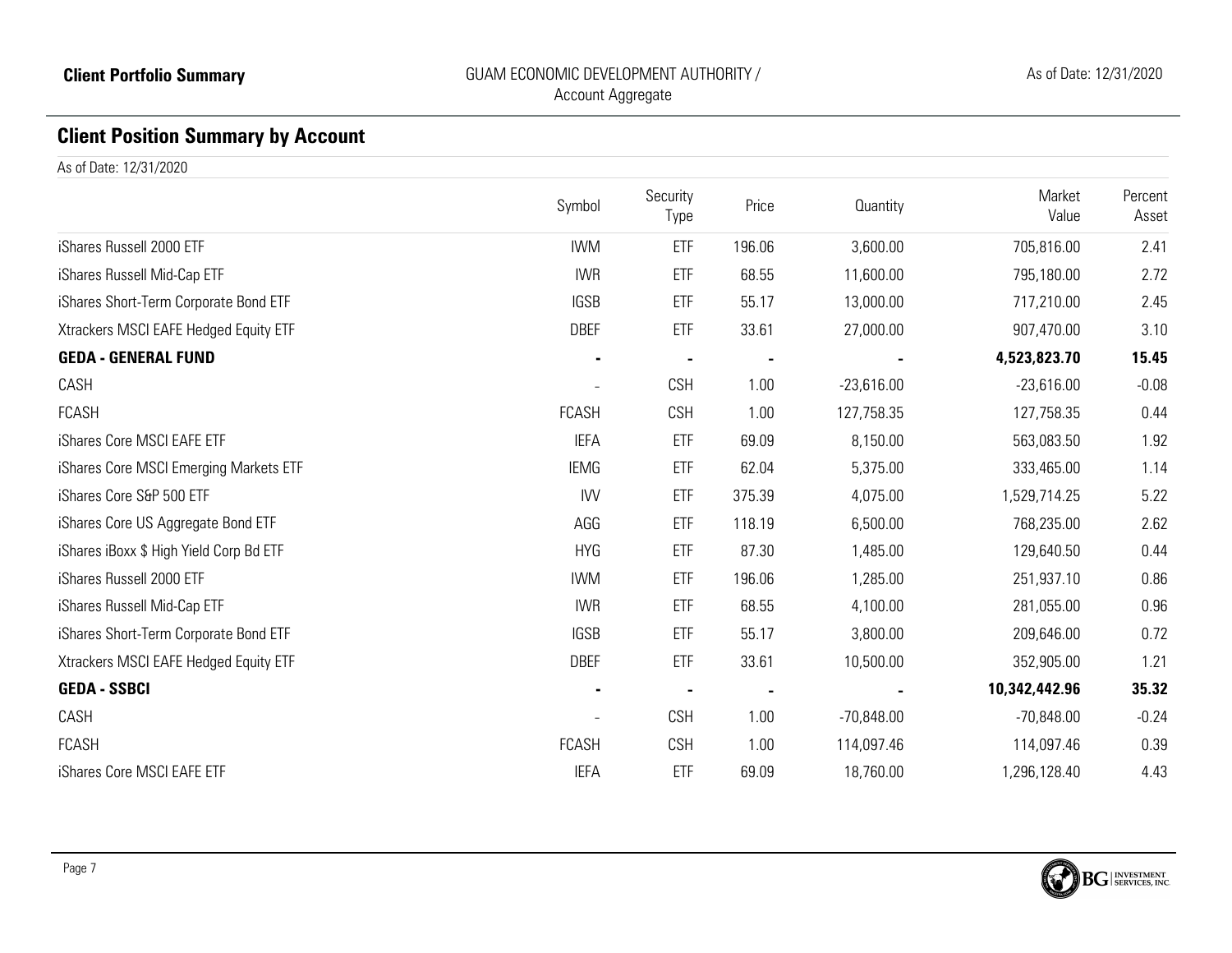## **Client Position Summary by Account**

As of Date: 12/31/2020

|                                         | Symbol      | Security<br>Type | Price  | Quantity  | Market<br>Value | Percent<br>Asset |
|-----------------------------------------|-------------|------------------|--------|-----------|-----------------|------------------|
| iShares Core MSCI Emerging Markets ETF  | IEMG        | ETF              | 62.04  | 12,600.00 | 781,704.00      | 2.67             |
| iShares Core S&P 500 ETF                | <b>IW</b>   | ETF              | 375.39 | 9,350.00  | 3,509,896.50    | 11.99            |
| iShares Core US Aggregate Bond ETF      | AGG         | ETF              | 118.19 | 15,190.00 | 1,795,306.10    | 6.13             |
| iShares iBoxx \$ High Yield Corp Bd ETF | <b>HYG</b>  | ETF              | 87.30  | 3,460.00  | 302,058.00      | 1.03             |
| iShares Russell 2000 ETF                | <b>IWM</b>  | ETF              | 196.06 | 2,950.00  | 578,377.00      | 1.98             |
| iShares Russell Mid-Cap ETF             | <b>IWR</b>  | ETF              | 68.55  | 9,500.00  | 651,225.00      | 2.22             |
| iShares Short-Term Corporate Bond ETF   | <b>IGSB</b> | ETF              | 55.17  | 10,200.00 | 562,734.00      | 1.92             |
| Xtrackers MSCI EAFE Hedged Equity ETF   | <b>DBEF</b> | ETF              | 33.61  | 24,450.00 | 821,764.50      | 2.81             |
| <b>Total Portfolio</b>                  |             |                  |        |           | 29,283,653.05   | 100.00           |